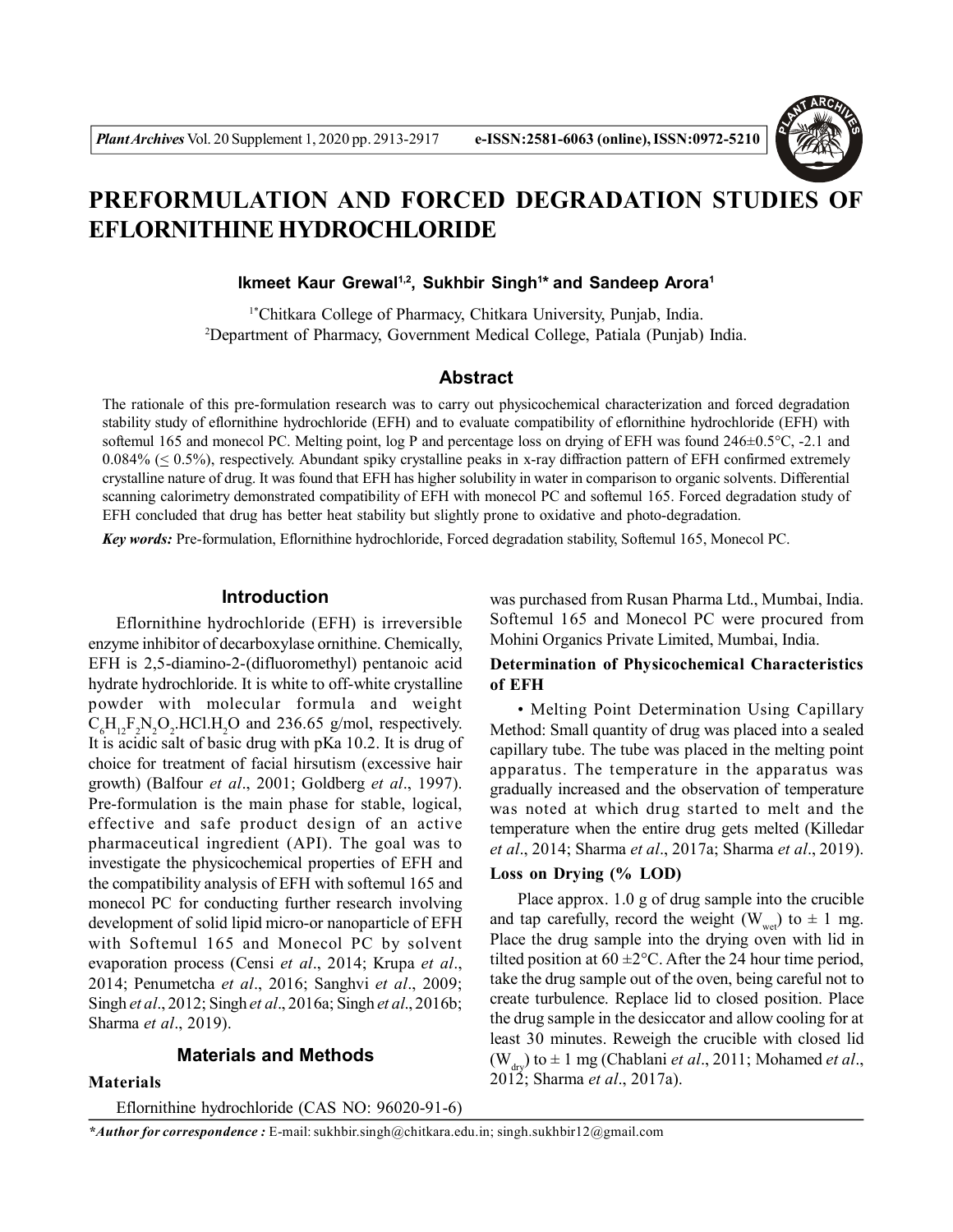2914 Ikmeet Kaur Grewal *et al.*





% Loss on drying (%) 
$$
LOD = \frac{W_{wet} - W_{dry}}{W_{wet} - W_{empty}} \times 100
$$
 (1)

# **Partition Coefficient (n-Octanol/Water) by Shake Flask Method**

100 mg of EFH has been transferred to a separation funnel containing 1:1 n-octanol/water and put on a 4 hour mechanical shaker (Baka *et al*., 2008; Bharate *et al*., 2016; Sharma *et al*., 2017a; Sharma *et al*., 2019). Samples were collected and examined using UV spectroscopy. The EFH partitioning coefficient was calculated using the following equation:

Partition coefficient (P) = 
$$
\frac{\text{amount of EFH in n - octanol}}{\text{amount of EFH in water}}
$$
 (2)

# **Solid Form Identification Using X-Ray Diffraction Study**

| <b>Table 1:</b> Observed peaks of EFH after different types of forced |  |
|-----------------------------------------------------------------------|--|
| degradation.                                                          |  |

| <b>Degradation</b>       | <b>Time</b>    | Observed | <b>Reported</b> |
|--------------------------|----------------|----------|-----------------|
| study                    | (hr)           | peak     | peak            |
|                          |                | 242      | 243             |
| Acid hydrolysis          | $\overline{2}$ | 254      | 243             |
|                          | 4              | 253      | 243             |
|                          | 1              | 238      | 243             |
| Base hydrolysis          | $\overline{2}$ | 246      | 243             |
|                          | 4              | 244      | 243             |
|                          | 1              | 243      | 243             |
| Oxidation hydrolysis     | 2              | 214      | 243             |
|                          | 4              | 215      | 243             |
|                          | 1              | 244      | 243             |
| Photo degradation        | $\overline{2}$ | 244      | 243             |
|                          | 4              |          | 243             |
|                          | 1              | 242      | 243             |
| Heat-induced degradation | $\overline{2}$ | 242      | 243             |
|                          | 4              | 244      | 243             |

Solid form verification was performed through powder x-ray diffraction (PXRD) pattern of EFH obtained using x-ray diffractometer (Xpert-Pro diffractometer) employing 1.54 A<sup>o</sup> CuK $\alpha$  and 1.39 A<sup>o</sup>  $CuK\beta$  radiations. Data was mounted in continuous scanning mode over an angular range from  $5-50^{\circ}$  at  $2\theta$ scale at 2º per min scan mode (Sharma *et al*., 2019; Vippagunta *et al*., 2002).

#### **Solubility Study by Equilibrium Solubility Method**

The solubility of EFH was determined in various solvents *i.e.* methanol, acetone, distilled water, ethanol, 0.1N hydrochloric acid, phosphate buffer pH 7.4, chloroform and dichloromethane. Excess quantity of EFH was dissolved in 10 ml solvent in screw-capped glass vials and placed in orbital shaker (Remi, India) for 24 hours at 37°C. Samples were withdrawn and absorbance



Fig. 2: Solubility of EFH in different solvents.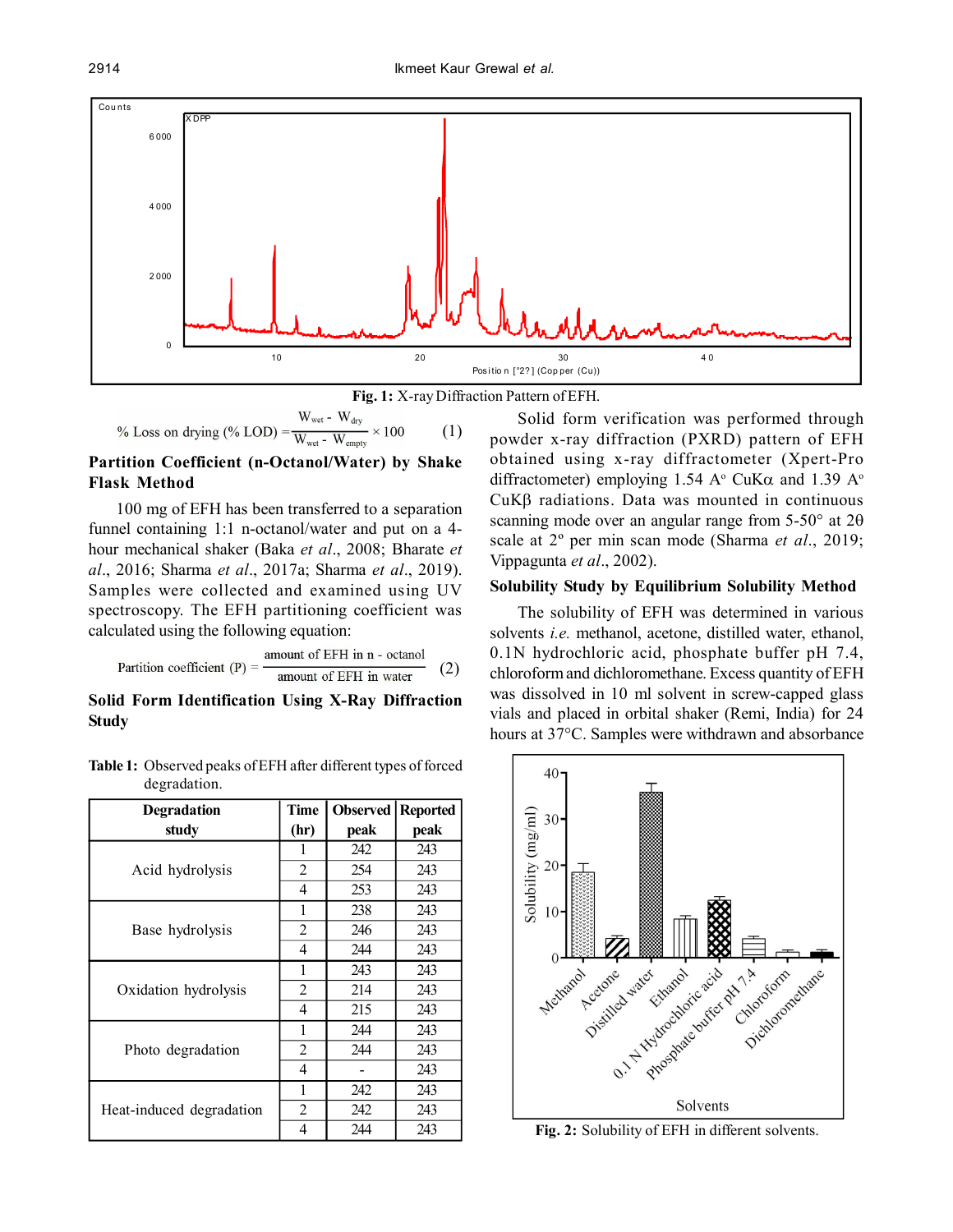

was recorded using UVspectrophotometer for quantification of EFH (Table 1) (Dezani *et al*., 2013; Sharma *et al*., 2017a; Sharma *et al*., 2019; Shete, *et al*., 2013).

# **Force Degradation Stability Studies** *via* **UV Spectrophotometer**

Stress degradation study like alkaline/acidic stress, oxidative, photolytic and heat induced degradation of drug solution was carried out for 1, 2 and 4 hr. After stress degradation, the resultant solution was diluted with distilled water up to 10 ml and spectra's were

**Fig. 3:** DSC Curves of (a) EFH, (b) monecol PC, (c) softemul 165, (d) physical mixture of EFH, softemul 165 and monecol PC.



**Fig. 4:** Overlay graph of acidic degradation of EFH at (a) 1 hr (b) 2 hr and (c) 4 hr.



**Fig. 5:** Overlay graph of basic degradation of EFH at (a) 1 hr (b) 2 hr and (c) 4 hr.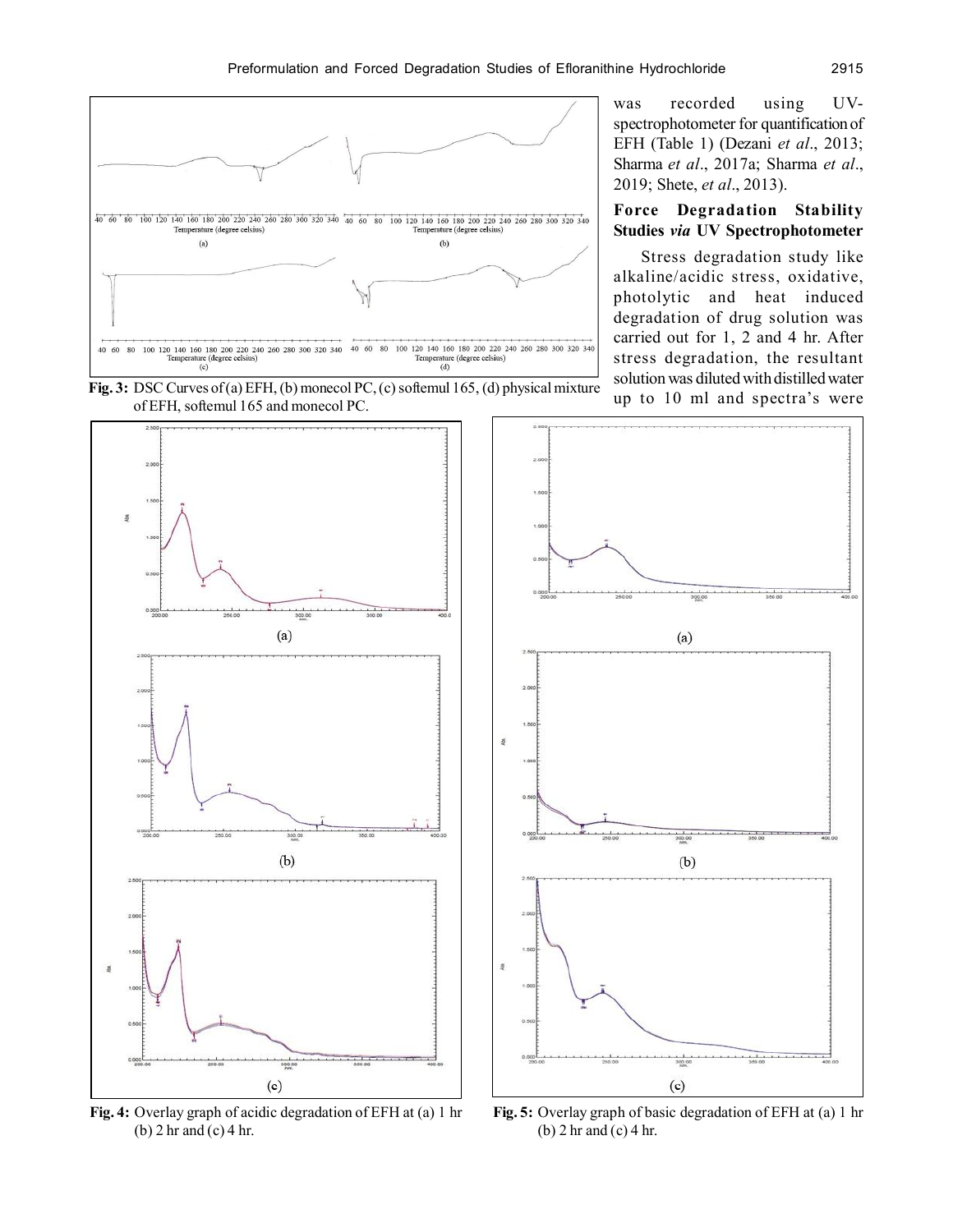recorded (Sharma *et al*., 2017b; Singh *et al*., 2016c). The spectra's of the stressed samples were compared with those of control samples that were freshly prepared from the standard stock solution and without stress. All samples were analyzed in triplicate (Blessy *et al*., 2014). For acid and base hydrolysis, sample solution containing 1 ml aliquot of drug was transferred into 10 ml of volumetric flask, mixed with 1 ml of 0.1M hydrochloric acid as well as 0.1M sodium hydroxide independently and allowed to stand for 1, 2 and 4 hr. at  $60 \pm 2^{\circ}$ C. Subsequently, samples were neutralized with 1 ml of 0.1M sodium hydroxide and 0.1M hydrochloric acid, respectively. For oxidative stress, sample solution containing 1 ml aliquot of drug was transferred into a 10



1 hr (b) 2 hr and (c) 4 hr.

ml volumetric flask, mixed with 1 ml of 1% v/v hydrogen peroxide and kept aside for 1, 2 and 4 hr at  $60 \pm 2^{\circ}$ C. Photolytic degradation was studied by placing drug solution in a clear volumetric flask and exposing it to direct UV light for 1, 2 and 4 hr. for heat-induced degradation, one milliliter aliquot of sample solution containing drug was transferred to 10 ml amber volumetric flask and heated for 1, 2 and 4 hr, at  $60 \pm 2^{\circ}$ C.

# **Drug-Polymer Compatibility investigation by Differential Scanning Calorimetric (DSC)**

The thermal analysis of EFH, softemul 165, monecol PC and physical mixture (EFH: softemul 165: monecol PC in 1:1:1) was performed on DSC 4000 Perkin Almer, Germany using Pyris Software. 5 mg samples were taken in an aluminum pan and heated over  $25{\text -}350^{\circ}\text{C}$  at  $20^{\circ}\text{C}$ /



**Fig. 7:** Overlay graph of photolytic degradation of EFH at (a) 1 hr (b) 2 hr and (c) 4 hr.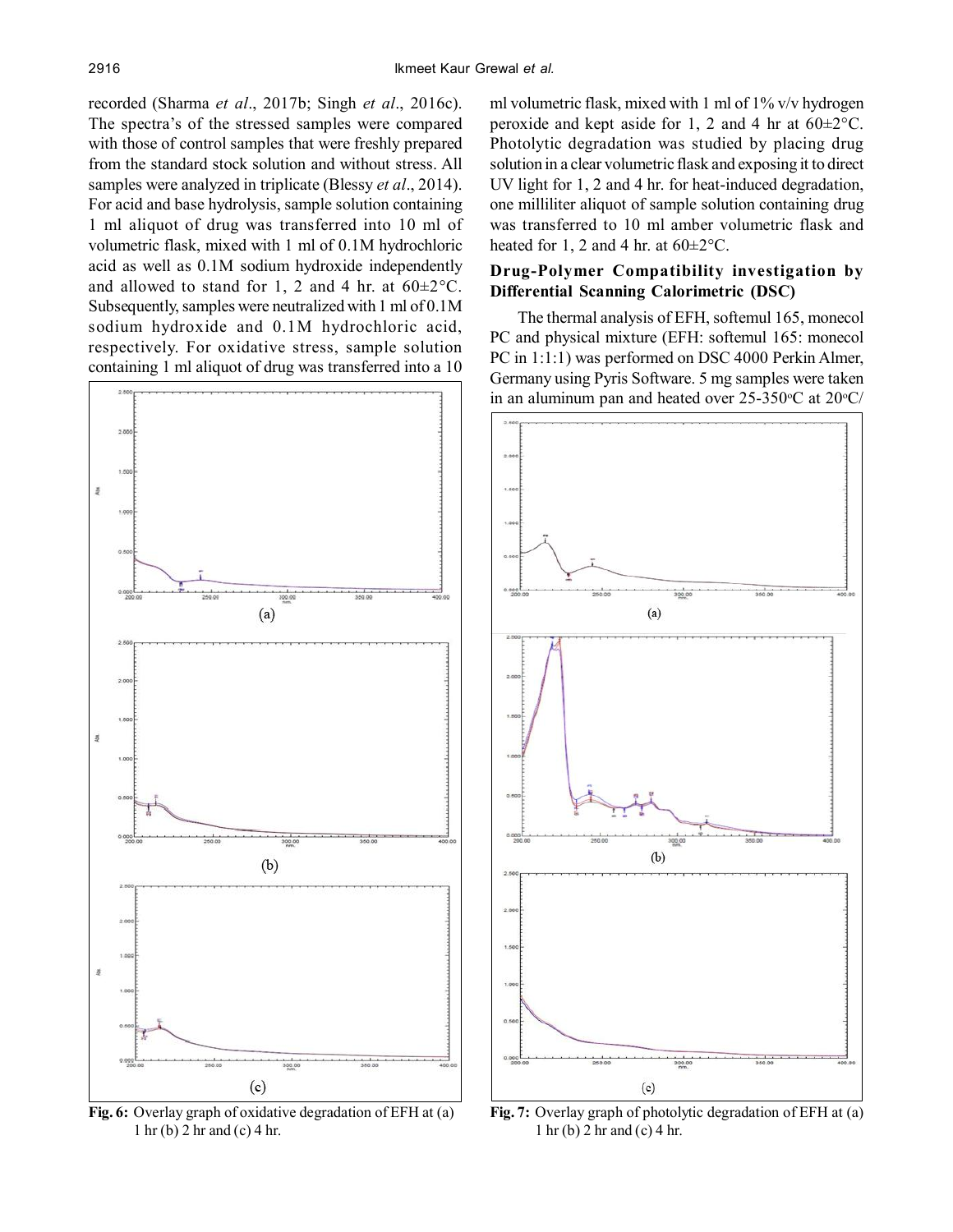min with nitrogen purging at 100 mL/min (Choudhary *et al*., 2012; Dong *et al*., 2018).

## **Results and Discussion**

#### **Physicochemical Characteristics of EFH**

• Melting Point, % LOD and Partition Coefficient: Melting point of EFH was found 246±0.5°C which was in compliance with theoretical value. % LOD of EFH was found  $0.084\%$  of its weight after being dried at  $105\textdegree C$ for three hours which was in compliance with the reported value (%  $LOD < 0.5$ %). Log P of EFH as estimated by shake flask method was found -2.1.

## **Solid Form Identification**

X-ray diffractogram of EFH showed spiky crystalline



**Fig. 8:** Overlay graph of heat-induced degradation of EFH at (a) 1 hr (b) 2 hr, and (c) 4 hr.

peaks at  $2\theta = 5.6^\circ$ ,  $10.2^\circ$ ,  $19.8^\circ$ ,  $21.3^\circ$ ,  $22.7^\circ$ ,  $24.8^\circ$ ,  $25.4^\circ$ , 26.1°, 27.3°, 28.7°, 29.6°, 30.4°, 31.1°, 32.4°, 33.2°, 33.9° and 42.9° which confirmed hig crystallinity of EFH (Fig. 1).

# **Solubility Study**

Solubility of EFH estimated in various solvents by equilibrium solubility method has been represented in fig. 2. It was found that EFH has higher solubility in water in comparison to organic solvents.

#### **Drug-Polymer Compatibility Study**

Fig. 3, embodied the DSC thermograms of (a) EFH, (b) softemul 165, (c) monecol PC and (d) physical mixture of EFH, softemul 165 and monecol PC. DSC thermograms of EFH revealed distinctive endothermic peak at 246.8<sup>o</sup>C analogous to its melting point  $(T<sub>m</sub>)$  which indicated significantly crystalline characteristics of drug (Fig. 3a). No characteristic peak was observed in DSC thermogram of softemul 165 indicating its amorphous nature (Fig. 3b). Monecol PC showed typical peak at  $65.44$ °C (Fig. 3c). The distinctive endothermic peaks of EFH and monecol PC were remarkably observed in physical mixtures which illustrated drug-polymer compatibility (Fig. 3d) (Choudhary *et al*., 2012; Dong *et al*., 2018).

# **Force Degradation Stability Studies** *via* **UV Spectrophotometer**

The UV spectra of EFH did not show any significant acidic degradation (Fig. 4) while small alkaline degradation was observed in comparison to unexposed EFH (Fig. 5). EFH did not demonstrate any noteworthy oxidative degradation at 1 hr but show significant degradation at 2 and 4 hr. at  $60 \pm 2$ <sup>o</sup>C (Fig. 6). EFH did not illustrate any considerable photo-degradation at 1 and 2 hr but reveal noteworthy degradation at 4 hr at  $60\pm2\degree C$  (Fig. 7). EFH did not show any significant heat-induced degradation at 1, 2 and 4 hr. at  $60 \pm 2$ °C (Fig. 8). Table 1 depicts the comparison of reported and observed peaks of EFH achieved after different types of forced degradation of drug for 1, 2 and 4 hr.

#### **Conclusion**

This study demonstrated that melting point, % LOD, residue on ignition and log P of EFH were 246±0.5°C, 0.084% ( $\leq$  0.5%) and -2.11687±0.011, respectively. It was researched that EFH has highly crystalline nature. EFH was found highly soluble in water. Differential scanning calorimetry concluded compatibility of EFH with monecol PC and softemul 165. Forced degradation study of EFH concluded that drug has better heat stability but slightly prone to oxidative and photo-degradation.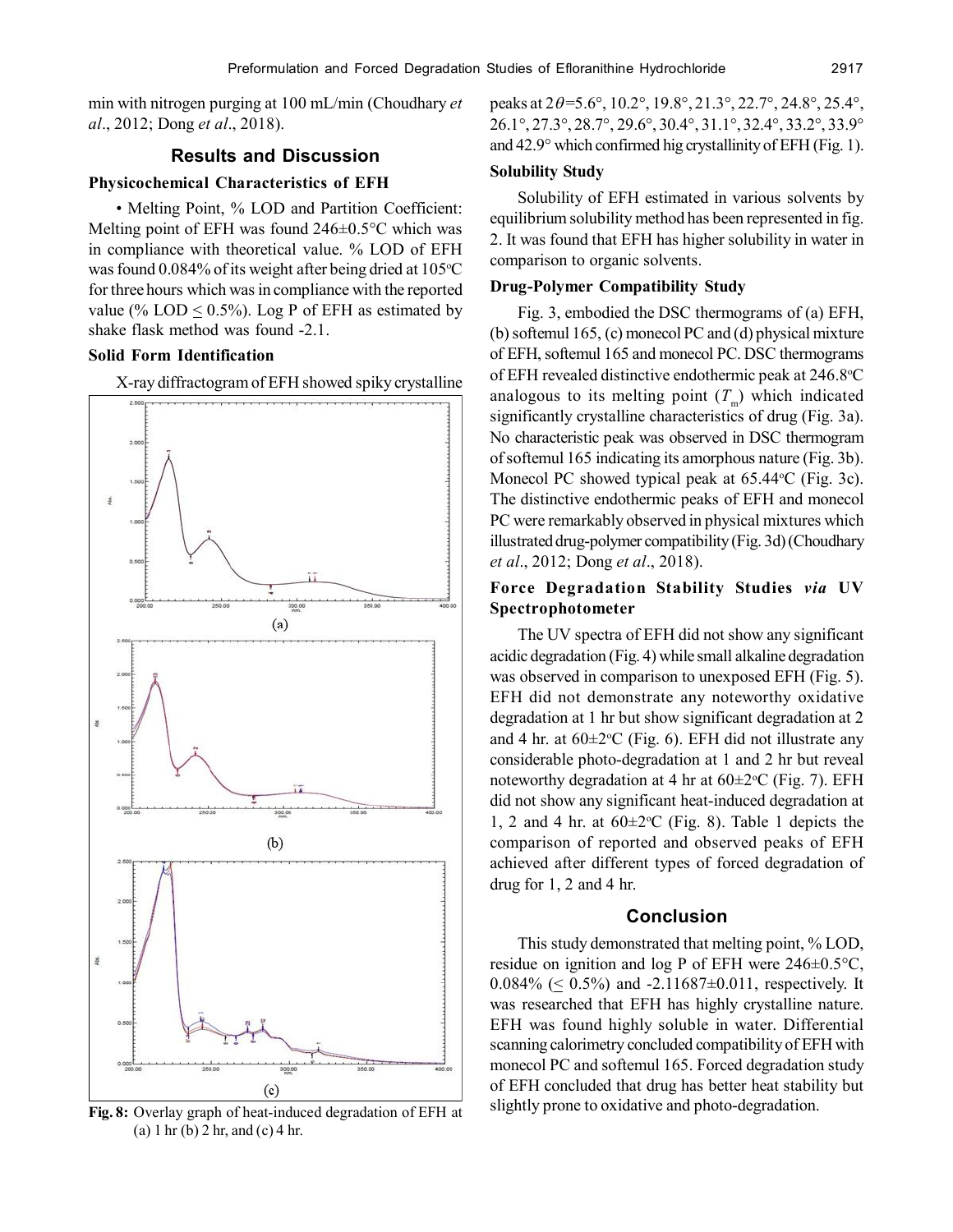# **Acknowledgement**

The authors wish to thank Chitkara University for providing platform to conduct this research work. The authors also express their gratitude to Rusan Pharma Ltd., Mumbai, India for providing Eflornithine hydrochloride as a gift sample. The researchers also wish to express their gratitude to Mohini Organics Private Limited, Mumbai, India for supplying Softemul 165 and Monecol PC.

# **Conflict of Interests**

Conflict of interest declared none.

## **References**

- Baka, E., J.E.A. Comer and K. Tak´acs-Nov´ak (2008). Study of equilibrium solubility measurement by saturation shakeflask method using hydrochlorothiazide as model compound. *Journal of Pharmaceutical and Biomedical Analysis.*, **46:** 335-341.
- Balfour, J.A. and K. McClellan (2001). Topical eflornithine. *American Journal* of *Clinical Dermatology.,* **2(3):** 197- 201.
- Bharate, S.S., V. Kumara and R.A. Vishwakarma (2016). Determining partition coefficient (Log P), distribution coefficient (Log D) and ionization constant (pKa) in early drug discovery. *Combinatorial Chemistry & High Throughput Screening.*, **19:** 1-9.
- Blessy, M., R.D. Patel, P.N. Prajapati and Y.K. Agrawal (2014). Development of forced degradation and stability indicating studies of drugs-A review, *Journal of Pharmaceutical Analysis.,* **4(3):** 159-165.
- Censi, R., V. Martena, E. Hoti, L. Malaj and P.D. Martino (2014). Preformulation study of nicergoline solid dispersions. *J. of Thermal Analysis and Calorimetry.,* **115:** 2439-2446.
- Chablani, L., M.K. Taylor, A. Mehrotra, P. Rameas and W.C. Stagner (2011). Inline real-time near-infrared granule moisture measurements of a continuous granulationdrying-milling process. *American Association of Pharmaceutical Scientists.*, **12:** 1050-1055.
- Choudhary, A., A.C. Rana, G. Aggarwal, V. Kumar and F. Zakir (2012). Development and characterization of an atorvastatin solid dispersion formulation using skimmed milk for improved oral bioavailability. *Acta Pharmaceutica Sinica B*., **2:** 421-428.
- Dezani, A.B., T.M. Pereira, A.M. Caffaro, J.M. Reis and C.H.R. Serra (2013). Equilibrium solubility versus intrinsic dissolution: characterization of lamivudine, stavudine and zidovudine for BCS classification. *Brazilian Journal of Pharmaceutical Sciences.*, **49:** 853-863.
- Dong, W., X. Su, M. Xu, M. Hu, Y. Sun and P. Zhang (2018). Preparation, characterization and in vitro/vivo evaluation of polymer-assisting formulation of atorvastatin calcium based on solid dispersion technique. *Asian Journal of*

*Pharmaceutical Sciences.*, **13:** 546-554.

- Goldberg, B., D. Rattendi, N. Yarlett, D. Lloyd and C.J. Bacchi (1997). Effects of carboxylmethylation and polyamine synthesis inhibitors on methylation of Trypanosoma brucei cellular proteins and lipids. *Journal of Eukaryotic Microbiology.*, **44:** 352-8.
- ICH Q4B Annex 1 (R1): Evaluation and Recommendation of Pharmacopoeial Texts for Use in the ICH Regions on Residue on Ignition/Sulphated Ash General Chapter.
- Krupa, A., J. Szlêk, B.R. Jany and R. Jachowicz (2014). Preformulation Studies on Solid Self-Emulsifying Systems in Powder Form Containing Magnesium Aluminometasilicate as Porous Carrier. *American Association of Pharmaceutical Scientists.*, **16:** 623-635.
- Mohamed, J.M., P. Bharathidasan and M.M. Raffick (2012). Preformulation and development of curcumin magnetic nanosuspension using magnetite  $(Fe<sub>3</sub>O<sub>4</sub>)$  and methyl cellulose. *International Journal of pharma and bio sciences.*, **3:** 419-432.
- Murikipudi, V., P. Gupta and V. Sihorkar (2013). Efficient throughput method for hygroscopicity classification of active and inactive pharmaceutical ingredients by water vapor sorption analysis. *Pharmaceutical Development and Technology.*, **18:** 348-358.
- Mwesigwa, E., G. Buckton and A.W. Basit (2005). The hygroscopicity of moisture barrier film coatings. *Drug Development and Industrial Pharmacy.*, **31:** 959-968.
- Penumetcha, S.S., L.N. Gutta, H. Dhanala, S. Yamili, S. Challa, S. Rudraraju and V. Rudraraju (2016). Hot Melt Extruded Aprepitant-Soluplus® Solid Dispersion: Preformulation Considerations, Stability and *In vitro* Study. *Drug Development and Industrial Pharmacy.*, **42:** 1609-1620.
- Sanghvi, R., E. Mogalian, S.G. Machatha, R. Narazaki, K.L. Karlage, P. Jain, S.E. Tabibi, E. Glaze, P.B. Myrdal and S.H. Yalkowsky (2009). Preformulation and Pharmacokinetic Studies on Antalarmin: A Novel Stress Inhibitor. *Journal of Pharmaceutical Sciences.*, **98:** 205-214.
- Sharma, N., S. Arora and J. Madan (2017a). Preformulation studies of nefopam hydrochloride forphysicochemical characterization and compatibility analysis with poly-3 hydroxybutyrate and poly- $\varepsilon$ -caprolactone. *International Journal of Pharma and Bio Sciences*, **8(2):** 332-337.
- Sharma, N., S. Arora and J. Madan (2017b). UV-Visible Spectrophotometry method validation for analysis of nefopam HCl in poly-3-hydroxybutyrate and poly- $\varepsilon$ caprolactone microspheres. *International Journal of ChemTech Research.*, **10(6):** 274-280.
- Sharma, N., S. Singh, G. Kaur and S. Arora (2019). Preformulation studies of fluvastatin sodium with polyvinyl pyrollidone K-30 and polyethylene glycol 6000. *Plant Archives.*, **19(2):** 1373-1377.
- Shete, H. and V. Patravale (2013). Long chain lipid based tamoxifen NLC. Part I: Preformulation studies, formulation development and physicochemical characterization,